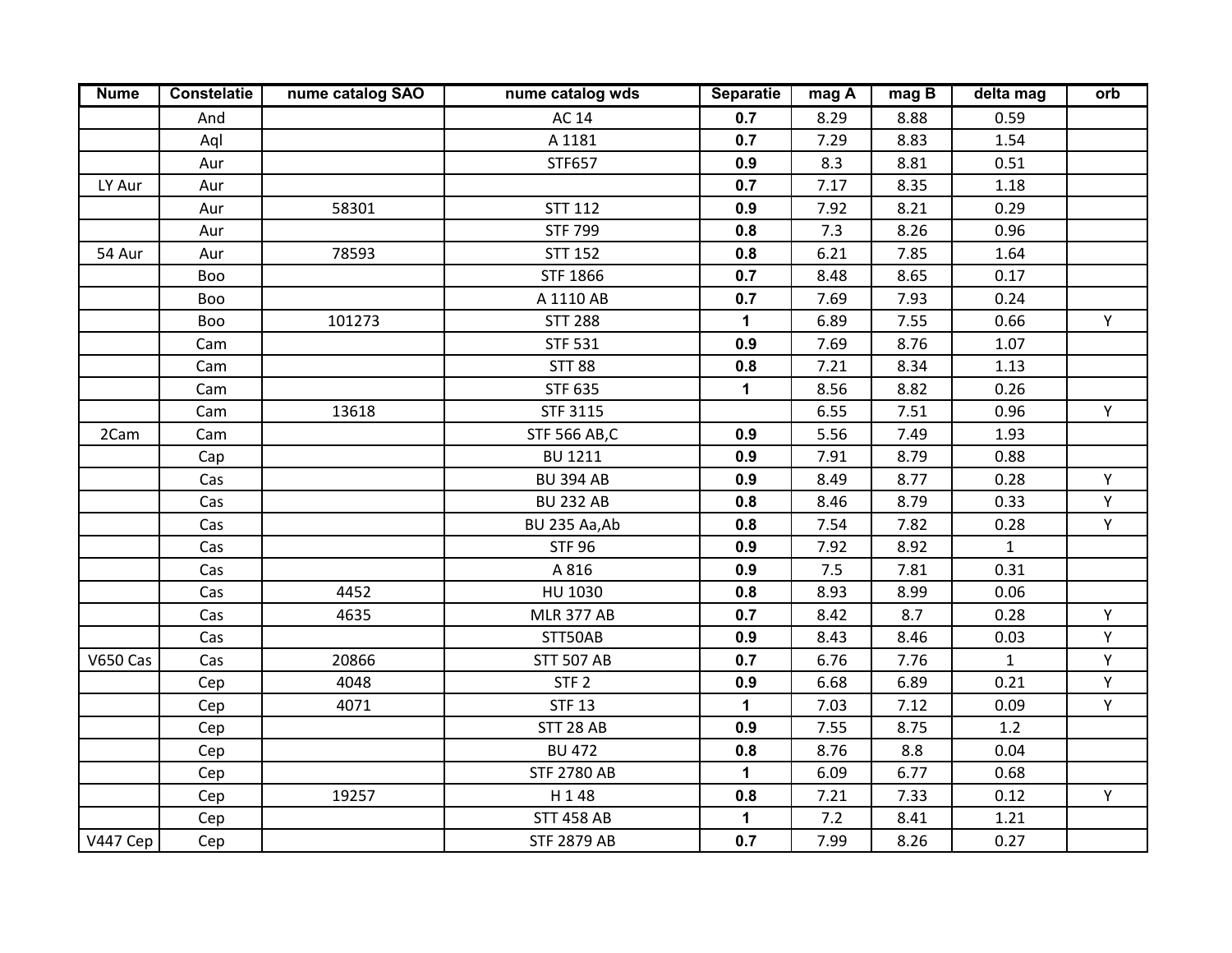|         | Cep        |        | <b>STF 2872 BC</b> | 0.8          | 7.98 | 8    | 0.02 | Y  |
|---------|------------|--------|--------------------|--------------|------|------|------|----|
|         | CMi        |        | <b>STF 1074 AB</b> | 0.8          | 7.44 | 7.8  | 0.36 |    |
| HR2950  | CMi        | 115773 | <b>STF 1126 AB</b> | 0.8          | 6.55 | 6.96 | 0.41 | Y. |
|         | CMi        |        | <b>STT 182</b>     | 0.9          | 7.82 | 7.93 | 0.11 |    |
|         | Cyg        |        | <b>STT 383 AB</b>  | 0.8          | 7.03 | 8.28 | 1.25 |    |
|         | Cyg        |        | <b>STT 384 AB</b>  | $\mathbf 1$  | 7.59 | 8.23 | 0.64 |    |
|         | Cyg        |        | <b>STT 386</b>     | $\mathbf 1$  | 8.52 | 8.61 | 0.09 |    |
|         | Cyg        |        | A 378              | $\mathbf{1}$ | 8.48 | 8.98 | 0.5  |    |
|         | Cyg        | 49345  | <b>STT 403 AB</b>  | $\mathbf{1}$ | 7.31 | 7.64 | 0.33 |    |
|         | Cyg        | 49899  | <b>STT 410 AB</b>  | 0.9          | 6.73 | 6.83 | 0.1  | Y  |
| Lam Cyg | Cyg        | 70505  | <b>STT 413 AB</b>  | 0.9          | 4.73 | 6.26 | 1.53 | Y. |
|         | Cyg        |        | <b>BU 155 AB</b>   | 0.7          | 7.36 | 8.13 | 0.77 |    |
|         | Cyg        |        | <b>STT 418</b>     | 0.9          | 8.23 | 8.27 | 0.04 | Y. |
| 1 Del   | Del        | 106172 | <b>BU 63 AB</b>    | 0.9          | 6.2  | 8.02 | 1.82 |    |
|         | Del        |        | <b>STF 2723 AB</b> | $\mathbf 1$  | 7.01 | 8.3  | 1.29 |    |
|         | Dra        |        | <b>STF 1860</b>    | 1            | 7.99 | 8.97 | 0.98 |    |
|         | Dra        |        | <b>STF 2054 AB</b> | 1            | 6.15 | 7.09 | 0.94 |    |
|         | Dra        |        | H141               | 0.9          | 8.1  | 8.52 | 0.42 |    |
|         | <b>Dra</b> |        | <b>STT 351 AC</b>  | 0.8          | 7.9  | 8.25 | 0.35 |    |
|         | Dra        | 31292  | <b>STF 2438</b>    | 0.9          | 7.01 | 7.44 | 0.43 | Y  |
|         | Dra        |        | STT 369            | 0.7          | 7.82 | 7.91 | 0.09 |    |
|         | Dra        |        | <b>HU 66 BC</b>    | 0.9          | 8.4  | 8.25 | 0.15 | Y  |
|         | Gem        | 79170  | <b>STF 1037 AB</b> | 0.9          | 7.24 | 7.27 | 0.03 | Y  |
|         | Gem        |        | A 2868             | 0.7          | 8.59 | 8.98 | 0.39 |    |
|         | Her        |        | <b>STT 313</b>     | 0.9          | 7.97 | 8.31 | 0.34 |    |
|         | Her        |        | <b>STT 319</b>     | 0.8          | 8.18 | 8.89 | 0.71 |    |
|         | Her        |        | <b>STF 2203</b>    | 0.8          | 7.72 | 7.81 | 0.09 |    |
|         | Her        | 103161 | <b>STT 338 AB</b>  | 0.8          | 7.21 | 7.38 | 0.17 | Y  |
|         | Her        |        | <b>HU 674</b>      | 0.7          | 7.68 | 8.63 | 0.95 | Y. |
|         | Her        |        | <b>STF 2292</b>    | 0.8          | 8.3  | 8.62 | 0.32 |    |
|         | Her        |        | <b>BU 641</b>      | 0.8          | 7.03 | 8.66 | 1.63 |    |
|         | Her        |        | <b>STF 2320</b>    | 0.9          | 7.14 | 8.9  | 1.76 |    |
|         | Her        | 86224  | <b>STT 359</b>     | 0.8          | 6.35 | 6.62 | 0.27 | Y  |
|         | Hya        |        | <b>BU 591</b>      | $\mathbf{1}$ | 7.79 | 8.87 | 1.08 |    |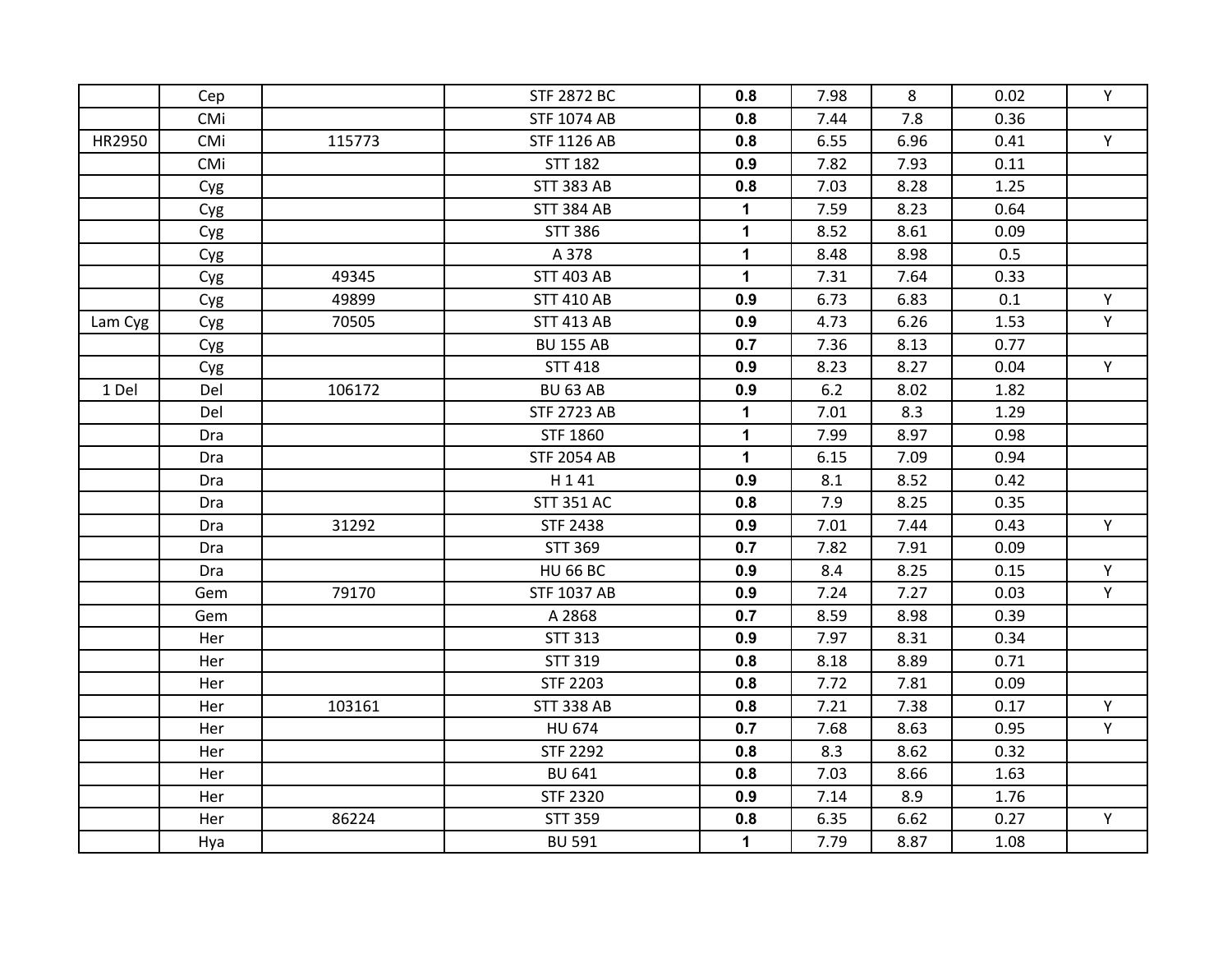|           | Lac |        | <b>HO 180 AB</b>   | 0.8          | 7.92 | 8.73 | 0.81 |    |
|-----------|-----|--------|--------------------|--------------|------|------|------|----|
| Ome Leo   | Leo | 117717 | STF 1356           | 0.9          | 5.69 | 7.28 | 1.59 | Y  |
|           | Leo |        | <b>STF 1426 AB</b> | 0.9          | 7.99 | 8.3  | 0.31 | Y  |
|           | Leo |        | <b>STT 217</b>     | 0.8          | 7.85 | 8.58 | 0.73 | Y. |
|           | Leo |        | <b>STT 227</b>     | 0.9          | 8.27 | 8.77 | 0.5  |    |
|           | Leo |        | <b>STF 1517 AB</b> | 0.7          | 7.54 | 8.02 | 0.48 | Y  |
| 15Lyn     | Lyn | 26051  | <b>STT 159 AB</b>  | 0.7          | 4.45 | 5.5  | 1.05 | Y  |
|           | Lyn |        | STF 1093           | 0.9          | 8.79 | 8.98 | 0.19 | Y  |
|           | Lyn | 61411  | <b>STF 1338 AB</b> | $\mathbf 1$  | 6.72 | 7.08 | 0.36 | Y. |
|           | Lyr |        | <b>STF 2422</b>    | 0.8          | 7.93 | 8.25 | 0.32 |    |
|           | Lyr | 87005  | <b>STT 371 AB</b>  | 0.9          | 7.03 | 7.55 | 0.52 |    |
|           | Oph |        | <b>STF 2106 AB</b> | 0.8          | 7.07 | 8.2  | 1.13 | Y  |
| 21 Oph    | Oph | 121911 | <b>STT 315</b>     | 0.8          | 5.78 | 7.26 | 1.48 | Y. |
| V2373 Oph | Oph |        | <b>STT 331 AB</b>  | $\mathbf 1$  | 7.74 | 8.82 | 1.08 |    |
| 73 Oph    | Oph | 123187 | <b>STF 2281 AB</b> | 0.8          | 5.97 | 7.52 | 1.55 | Y  |
| 14 Ori    | Ori | 112440 | <b>STT 98</b>      | $\mathbf 1$  | 5.76 | 6.67 | 0.91 | Y  |
|           | Ori | 112535 | <b>STT 517 AB</b>  | 0.7          | 6.79 | 6.99 | 0.2  | Y  |
| 52 Ori    | Ori | 113150 | <b>STF 795</b>     | $\mathbf 1$  | 5.99 | 6.03 | 0.04 | Y  |
|           | Ori |        | <b>HO 22</b>       | $\mathbf{1}$ | 8.5  | 8.64 | 0.14 |    |
|           | Peg |        | <b>COU 240</b>     | 0.8          | 7.73 | 8.82 | 1.09 |    |
|           | Peg |        | <b>BU 858 AB</b>   | 0.8          | 7.81 | 8.78 | 0.97 |    |
|           | Peg |        | <b>STT 503 AB</b>  | $\mathbf 1$  | 8.26 | 8.63 | 0.37 |    |
|           | Per |        | <b>BU 1175</b>     | 0.7          | 7.23 | 8.8  | 1.57 |    |
|           | Per |        | HU 1058            | 0.9          | 8.22 | 8.83 | 0.61 |    |
|           | Per |        | <b>STT 66</b>      | $\mathbf{1}$ | 8.11 | 8.54 | 0.43 |    |
|           | Psc | 91858  | BU 1093            | 0.8          | 6.73 | 8.55 | 1.82 | Y  |
|           | Ser | 142294 | AC 11              | 0.9          | 6.71 | 7.21 | 0.5  | Y  |
|           | Sge |        | <b>STF 2651 AB</b> | 0.9          | 8.41 | 8.44 | 0.03 |    |
| 7 Tau     | Tau | 75999  | <b>STF 412 AB</b>  | 0.8          | 6.6  | 6.86 | 0.26 | Y. |
|           | Tau |        | A 2419             | 0.8          | 8.73 | 8.93 | 0.2  |    |
| 31 Tau    | Tau | 111469 | KUI 15 AB          | 0.8          | 6.26 | 6.56 | 0.3  | Y  |
|           | Tau | 94306  | <b>STT 95</b>      | $\mathbf 1$  | 7.02 | 7.56 | 0.54 | Y. |
|           | Tau | 94914  | <b>KU 23</b>       | 0.9          | 6.97 | 8.59 | 1.62 |    |
|           | UMa |        | <b>STF 1331 AB</b> | 0.9          | 8.54 | 8.74 | 0.2  |    |